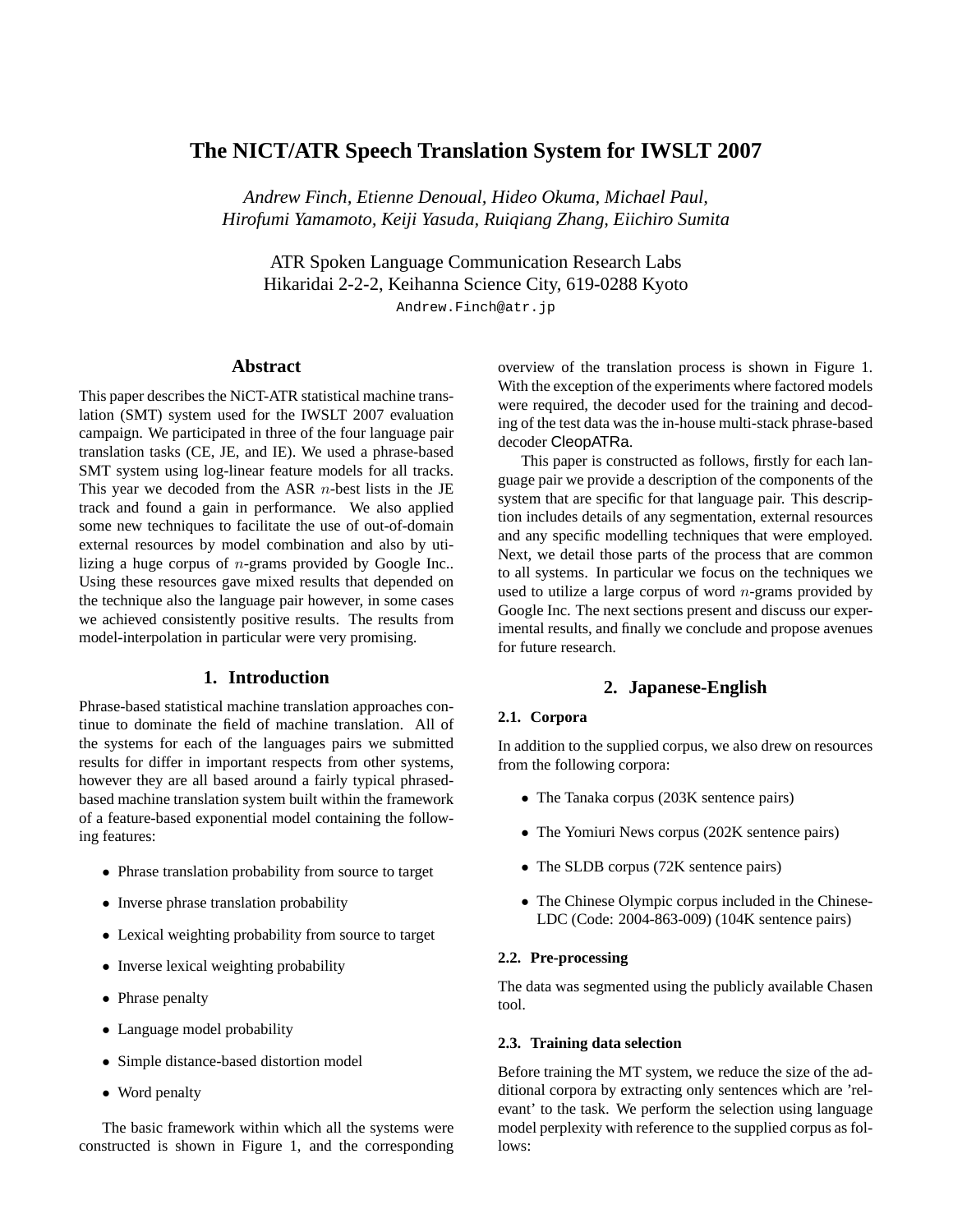

Figure 1: The training process of our translation systems



Figure 2: The translation process of our translation systems

- 1. An English language model (word tri-grams) was created using the supplied corpus.
- 2. The sentence perplexity with respect to the language model of each sentence in the additional corpus (Tanaka corpus, Yomiuri News corpus, SLDB corpus, and Beijing Olympic corpus included in Chinese-LDC) was calculated
- 3. Only those sentences for which the perplexity was lower than 100 were used as training sentences.

After the selection process we were left with 40K sentences from the supplied corpus and 117K additional sentences from the external corpora, giving us a total of 157K sentences for training.

### **2.4. Modeling Issues**

Word-trigram language models were used, these were smoothed using Knesser-Ney discounting. In addition, topicdependent models were constructed [1]. We built bilingual cluster-based models from 157K bilingual training sentence pairs. The sentence pairs were clustered into 10 sub-corpora. These sub-corpora intutitively represent sub-domains of the main corpus. The motivation behind this strategy was to build models specific to these sub-domains and then predict the sub-domain of the text to be translated, and use the appropriate model for the translation process. A strong improvement was demonstrated using this technique for all language pairs in the IWSLT06 evaluation campaign. In this year's campaign we only apply this technique to the Japanese-English task.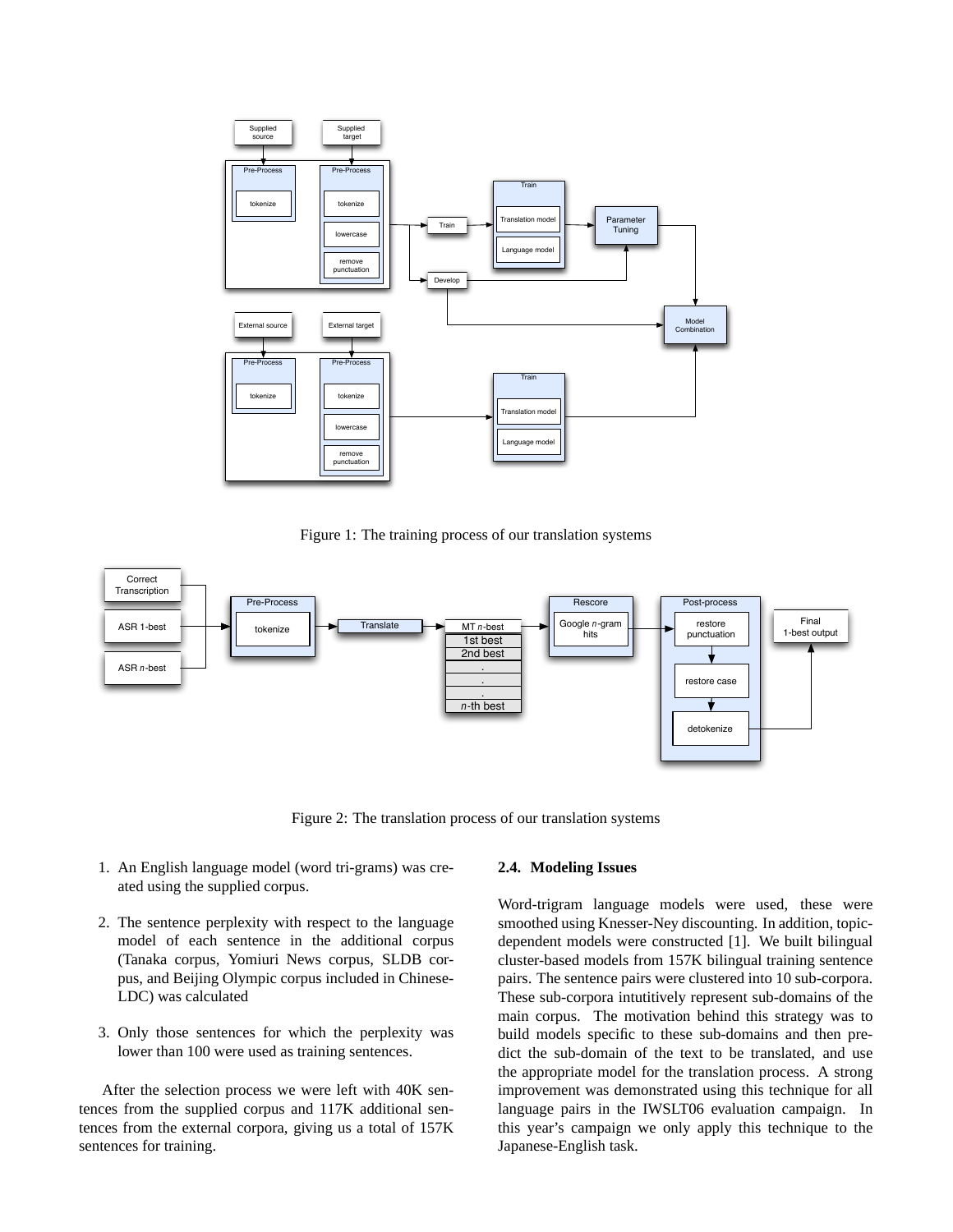## **2.5. ASR** n**-Best Decoding**

For the Japanese-English data track, the decoding was performed directly from the ASR  $n$ -best lists (for all experiments a value of  $n=20$  was used) rather than from the 1best ASR hypothesis. To do this, the ASR scores were added to the machine translation scores in a log-linear fashion with weights. The translation scores of  $n$ -best hypotheses from the machine translation were then combined with the weighted ASR scores and the n-best translation hypotheses re-ranked. The weights for the ASR scores were trained independently from the weights of the translation model, on development data and were optimized with respect to the same BLEU score used to optimize the MT decoder's parameters during minimum error rate training. Decoding directly from the confusion network was also tried out on the development data. This gave approximately the same level of improvement as decoding from the  $n$ -best list and the latter approach was selected because of its simplicity an also because of it's flexibility. For example it, permitted the data to be segmented before being decoded. If the confusion network is decoded directly we must accept the segmentation provided by the ASR system, or devise a method for re-segmenting the tokens in the confusion network.

## **3. Chinese-English**

### **3.1. Corpora**

We used the supplied corpus in combination with the Beijing Olympic Corpus, and other corpora provided by the LDC. These corpora and their respective sizes are shown in Table 1.

## **3.2. Lemmatization**

Data sparseness is one of the key factors that degrade statistical machine translation (SMT). Especially for a translation task like IWSLT, where collecting a large amount of indomain data is very expensive. One method to reduce the translation degradation caused by this approach is by using lemmatization [2]. Lemmatization is shallow morphological analysis, which uses single a lexical entry to replace a whole range of derived inflected words. For example, the three words: "doing", "did" and "done", can be replaced by one word: "do". In fact, they should all be mapped to the same Chinese target word during alignment. It is easy to see that as a result, the process reduces the number of types observed in the data, thereby easing the problems associate with sparse data, and in Chinese at least we expect the process to preserve as much of the semantic information as possible.

We used Moses to implement the method. Moses is a publicly-available state-of-the-art decoder for SMT. It is an extension of Pharaoh (Koehn et al., 2003), and supports factored training and decoding. Our idea can be easily implemented with the functionality offered by Moses. We feed Moses English words with two factors: the surface word from and the lemma. The only difference in training with

lemmatization from that without is the alignment factor. The former uses Chinese surface words and English lemmas as the alignment factor, but the latter uses Chinese surface words and English surface words. Therefore, the lemmatized English is only used in the word alignment stage of the training. All the other aspects of the training process are the same for both the lemmatized translation training and nonlemmatized training.

#### **3.3. Translation model combination**

Linear interpolation of translation models has been shown to be effective in machine translation [2, 3]. In this campaign we apply this approach as the main means of integrating models built from the external resources with the primary models built from the supplied corpus. More formally, we use the following equation for model combination:

$$
p(e|f) = \alpha_1 p_1(e|f) + \alpha_2 p_2(e|f)
$$

where  $p_1$  and  $p_2$  are two models to be integrated, and the weight  $\alpha_1$  and  $\alpha_2$  must sum to unity.

We did not use automatic optimization methods to select the  $\alpha_1$  and  $\alpha_2$ . Instead, we hand-selected the values by evaluating the performance of multiple runs on the development data. We consider this approach reasonable since the system's performance was fairly insensitive to changes in these parameters.

#### *3.3.1. Translation models used*

All of the bilingual data that was used for training the translation model is shown in Table 1. The first corpus listed, "IWSLT07 supplied corpus", is the organizer-provided training data for IWSLT 2007. Since the Chinese Olympic data has been drawn from travel domain, we treated it as if from the same source as the IWSLT 2007 data. This data was treated differently from the other LDC data, the last resource in the table, which we considered to be out-of-domain with respect to the IWSLT07 supplied corpus.

The final translation models were obtained by the following steps:

- Merge the IWSLT07 supplied corpus and the Olympic corpus
- Train a translation model,  $m1$ , using the above data
- Lemmatize the above data
- Train a translation model,  $m2$ , using the lemmatized data
- Linearly interpolate models  $m1$  and  $m2$  to yield a model, m3.
- Train a translation model,  $m4$ , using the LDC data.
- Linearly interpolate models  $m3$  and  $m4$  to yield the final model,  $m5$ .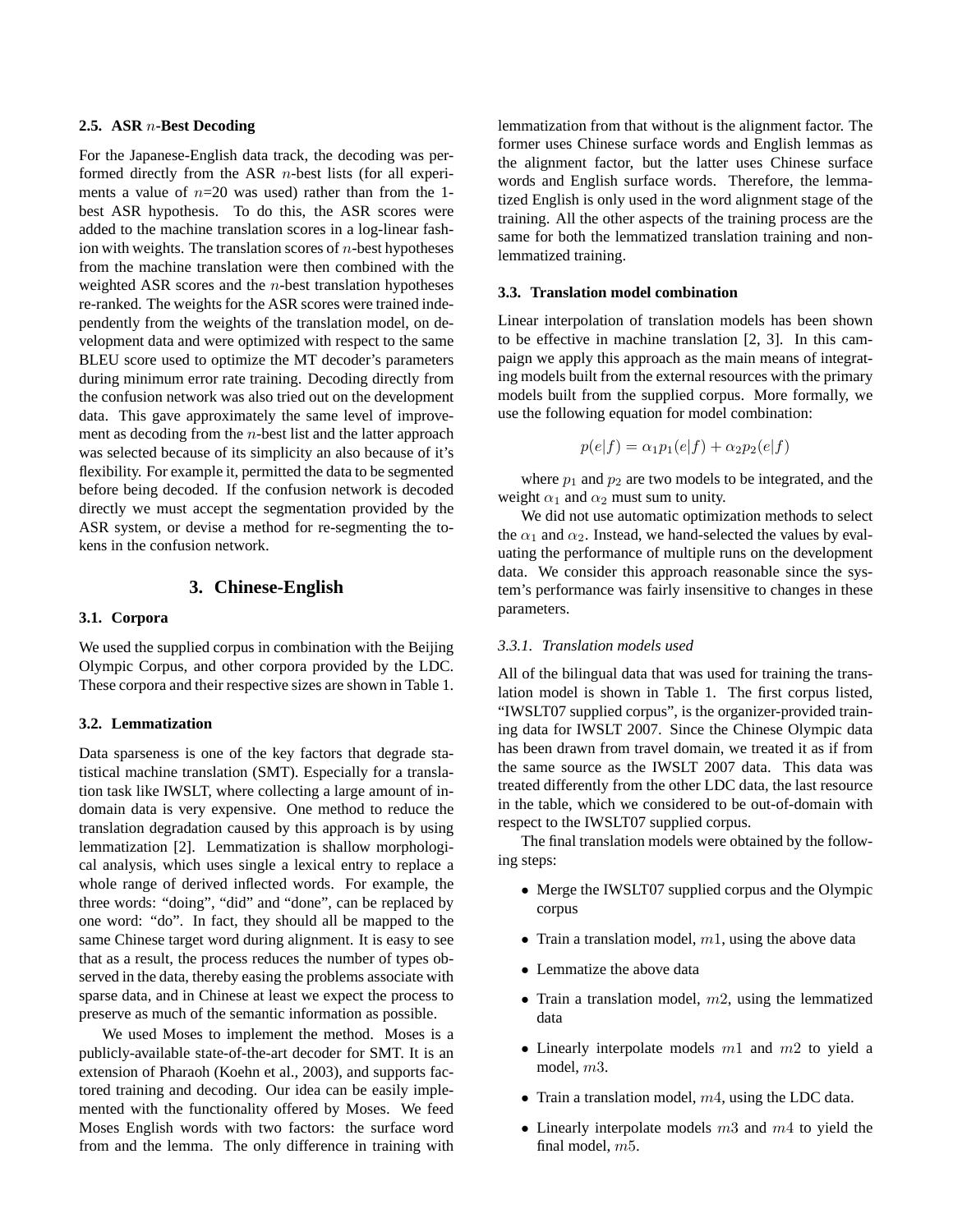Table 1: Training data for the CE translation model

| source                         | # of sentence pairs | Description                          |  |
|--------------------------------|---------------------|--------------------------------------|--|
| <b>IWSLT07</b> supplied corpus | 40K                 | provided by IWSLT 2007               |  |
| Chinese Olympic corpus         | 50K                 | part of the CLDC Corpus 2004-863-009 |  |
| 2.5 M<br>LDC.                  |                     | LDC corpus (LDC2002T01, LDC2003T17   |  |
|                                |                     | LDC2004T07 LDC2004T08                |  |
|                                |                     | LDC2005T06 and LDC2005T10)           |  |

Table 2: Experiments

| TМ                                   | <b>BLEU</b> |
|--------------------------------------|-------------|
| provided data                        | 46.65       |
| provided+LDC                         | 49.70       |
| provided+lemmatized+LDC              | 50.48       |
| provided+Olympic+lemmatized+LDC      | 51.78       |
| provided+Olympic+lemmatized+LDC+MERT | 57.32       |

We used equal weights for interpolating the all of the models, with the exception of the model  $m3$  built from the LDC corpus which was weighted with a weight of 0.3 (and therefore 0.7 for m4).

## **3.4. Experiments**

The results shown in Table 3.4 were from experiments made on the development data; the test data of IWSLT 2006. The results proved the effectiveness of both of our methods: model interpolation and lemmatization. In the table, the first column describes the training data and the details of interpolated models and lemmatization used. The second column gives the corresponding BLEU scores. We found that in every case where we used lemmatization and model interpolation, the BLEU scores were higher than without. We used minimum-error rate training MERT in the last experiment only, shown by the last line. The development data and test data that was used for this were from those used in the IWSLT2004 campaign.

## **4. Italian-English**

## **4.1. Corpora**

We made use of all supplied IE CSTAR data (20k sentence) pairs), and of EUROPARL data (940k sentence pairs). Preliminary experiments on the EUROPARL data showed best results by retaining only sentences pairs with a length ratio greater than 0.85 (around 940,000 pairs in total). These pilot experiments showed that interpolating phrase tables created using the supplied corpus with those created from EU-ROPARL data gave respectable improvements on the dev5a development set. Unfortunately these improvements did not transfer to dev5b. Therefore only data from the supplied corpus was used for phrase table estimation of the primary system. However, the EUROPARL data proved useful for language modelling purposes. We interpolated LM's built on the supplied corpus with language models built on the EU-ROPARL data, used the resulting model for translation. As data in the source language of the supplied corpus is lowercased and without punctuation, the source data of the EU-ROPARL corpus was transformed to match this. The target data was also lowercased, and punctuation was removed.

## **4.2. Methodology**

Alignments were obtained by using GIZA++, and minimum error rate training with respect to the BLEU metric was performed by using the provided development set dev5b (995 sentences with 1 reference translation for each source sentence). Language models (built with modified Kneser-Ney discounting and lower-order interpolation) were made using the SRILM toolkit. The decoding was performed using a tri-gram language model with no limit on the maximum distortion distance.

## **5. Punctuation, Case and Tokenization**

The format of the official submission of the data for evaluation is case-sensitive and with punctuation. Based on the results of a series of preliminary experiments on Italian-English data that showed slightly higher performance from re-punctuated/re-capitalized test data, we elected to recover the capitalizion and punctuation in a separate post-processing step. This efficacy of this approach could depend on the particular language involved, our experiments only addressed one language pair, and it is our intention to investigate this in further research. The experiments also showed that reasonably large differences in BLEU score can arise from differing punctuation/capitalization schemes indicating that this part of the task is an important component. Differing tokenization schemes were adopted depending on the language involved these are described in the respective section for the language pair.

## **5.1. Pre-processing**

All of the training and development data was converted to lowercase and punctuation stripped before training began. Punctuation characters that were part of works (for example apostrophes) were left in the data. The English data was also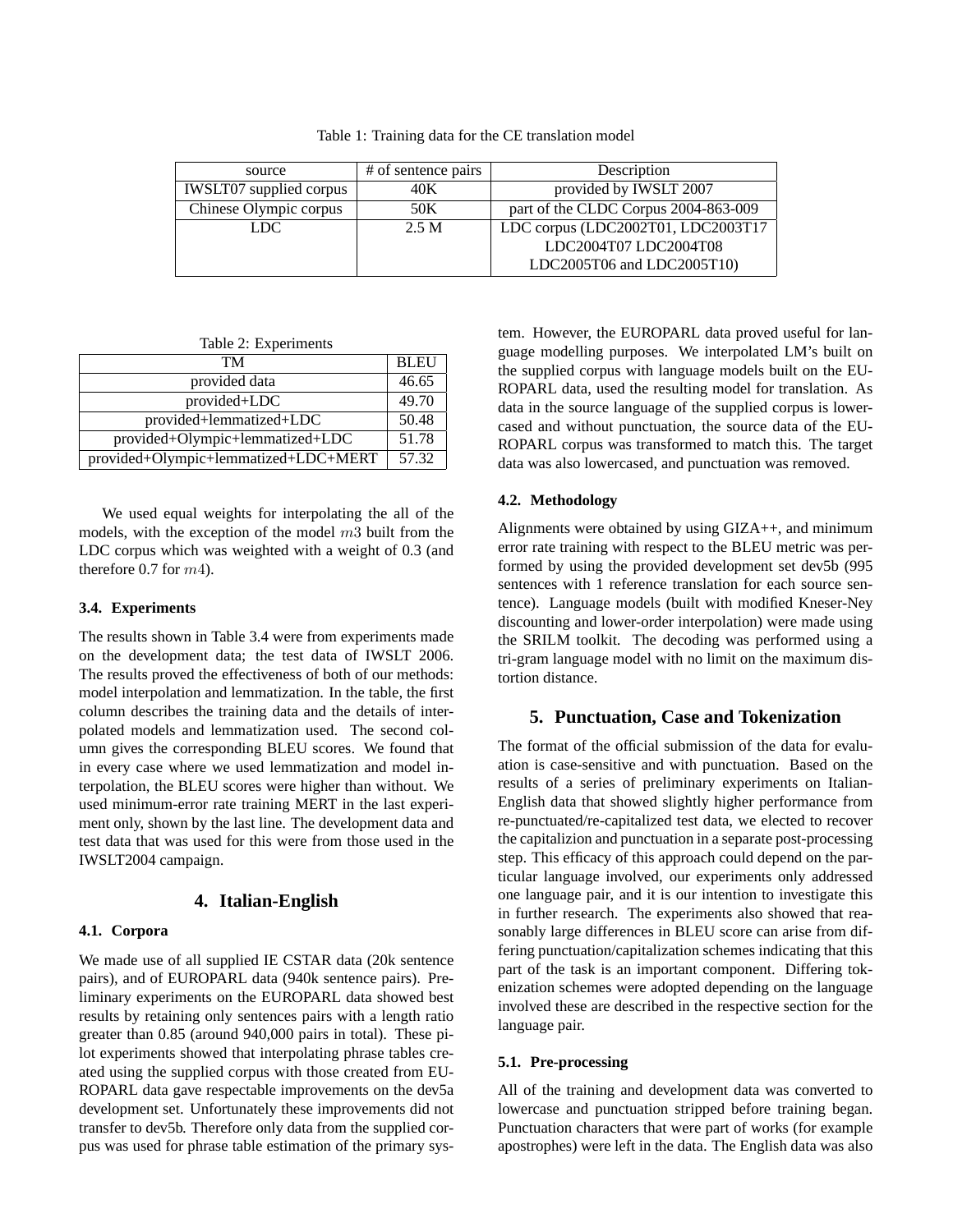tokenized using an in-house tokenizer that tokenized the text in a very similar form to the UPENN tree-bank tokenization scheme.

## **5.2. Post-processing**

Since the models were trained on unpunctuated lowercase data, the system's output required this information to be restored for evaluation.

We experimented with two approaches for this purpose. In the first method we used two of the tools provided in the SRI Language Modelling Toolkit<sup>1</sup>, "disambig" and hiddenngram". The second method employed in-house tools based on discriminative training methods. We found that the inhouse tool capitalization tool achieved a higher F-score result than the SRI tools, but for punctuation the in-house tool's performance was less promising.

As a consequence, for the punctuation step, we used the SRI tools', "hidden-ngram" application which is based on  $n$ -gram language modelling techniques. The in-house punctuation tool punctuation tool based on a maximum entropy (ME) tagging method, where we view a punctuation behind a word as the label of the previous word. We incorporated a considerable number of features into the ME-based model, however in our experiments this model was outperformed in terms of F-score by the SRI tool. 176 where you the find a emphasion in this separate sink based in the second of the second of the second of the second of the second of the second of the second of the second of the second of the second of the second of t

The main differences from the approach taken in last year's evaluation campaign [4] were:

- Usage of out-of-domain resources (the English part of the EUROPARL corpus)
- Usage of a linear combination of in- and out-ofdomain models (see Figure 5.2). We used the following interpolation weights for all experiments:  $0.1*LM_{\text{curoparl}} + 0.9*LM_{\text{supplied\_corpus}}$
- The post-processing was applied after rescoring, based on the results of experiments conducted on the development sets (see Table 4).

## **5.3. CRF-based Capitalization**

Our capitalizer is modeled by conditional random fields (CRF). We view the problem of capitalizing lowercase words as labeling the words with one of four tags: AL, IU, AU, MX, that stand for all lowercase, initial uppercase, all uppercase and mixed case.

For example, the sentence, *McAdam is CEO of a British company*, is labeled as, *mcadam*/MX *is*/AL *CEO*/AU *of*/AL *a*/AL *British*/IU *company*/AL.

The CRF tagging model is expressed by the following equation:



Figure 3: The effect of integrating models built from external resources for case and punctuation restoration

$$
p(T|W) = \exp\left(\sum_{i=1}^{M} \left(\sum_{k} \lambda_k f_k(t_{i-1}, t_i, W) + \sum_{k} \mu_k g_k(t_i, W)\right)\right) / Z,
$$
  
\n
$$
Z = \sum_{T = t_0 t_1 \cdots t_M} p(T|W)
$$
\n(1)

Where  $T$  is a tag sequence and  $W$  is a word sequence for tagging.  $f_k$  and  $g_k$  are unigram and bigram features.  $\lambda$  and  $\mu_k$  are feature values.

We used lexical features only. An example of the use of model 1 is given in [5]. We used the publicly available  $CRF++<sup>2</sup>$  toolkit to train the CRF tagger.

Our model achieved higher accuracy than the SRI tools: for the IWSLT task, the improvement in accuracy was about 10% using this year's development (devset4 reference) data. The BLEU score increased from 0.81 using SRI tools to 0.827 using our in-house capitalizer. Therefore we used the in-house capitalization tool for all of the experiments in this year's evaluation.

## **6. Hit-rate-based Skip** n**-gram Rescoring**

This section describes the re-scoring of the statistical MT decoder hypotheses based on skip  $n$ -gram counts extracted from a large-scale corpus consisting of collections of webpages.

In order to handle very large amounts of training data to build language models, recent research focuses on *distributed language modeling* that use a two-pass approach to store corpora in suffix arrays and serve raw counts [6, 7] or a single-pass approach that provides smoothed probabilities

<sup>&</sup>lt;sup>2</sup>http://www.chasen.org/taku/software/CRF++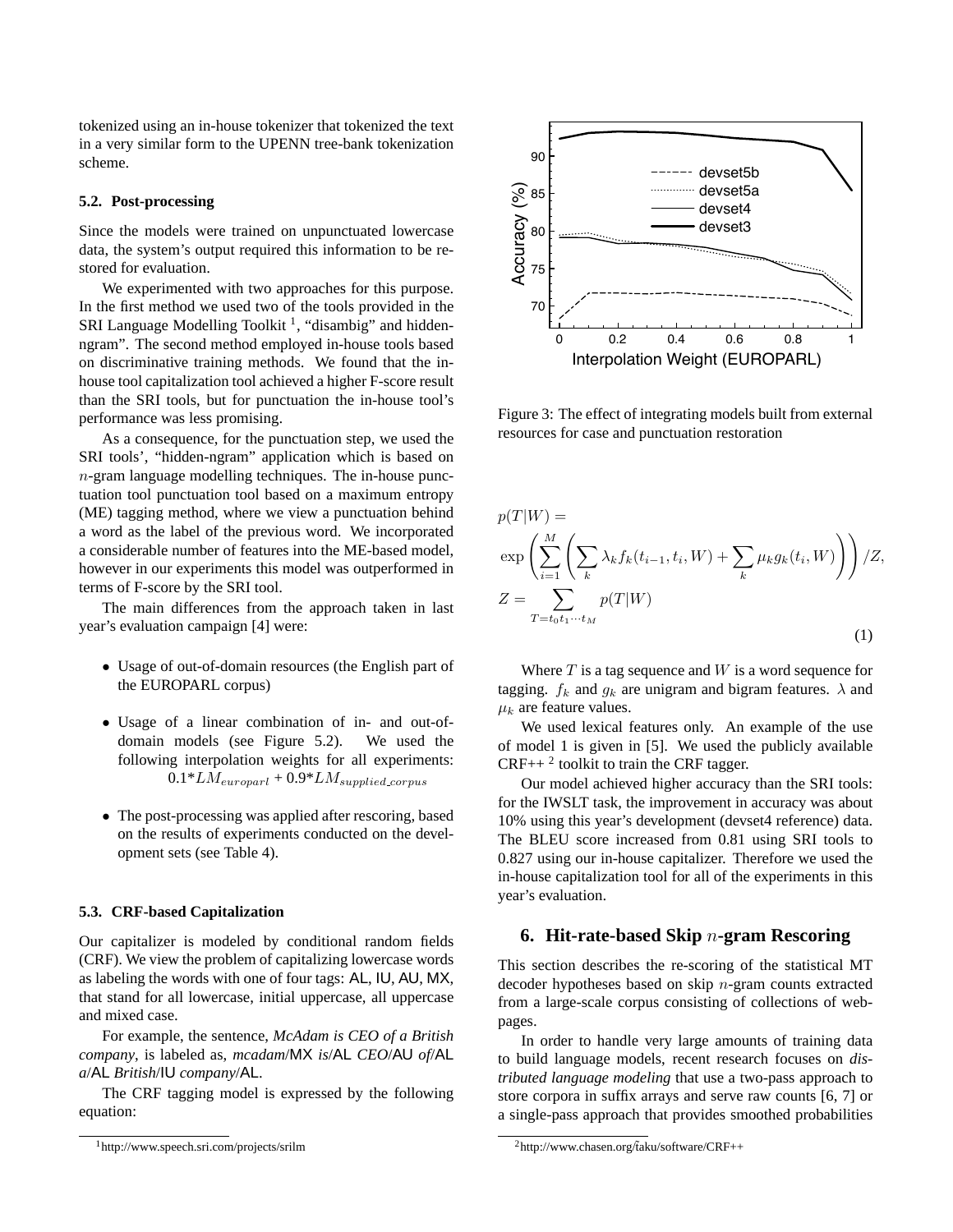using simple smoothing techniques [8]. Although such approaches are to be preferred when available, the computational and hardware requirements are still immense and not always practicable.

In order to make use of very large training corpora with fewer resources, we use a method based on n-gram occurrence counts . The *hit-rate* of a word sequence is defined to be:

$$
HitRate(w_1^L) = \sum_{i,j;i(2)  

$$
\delta(w_i^j) = \begin{cases} 1 & \text{: } f(w_i^j) > 0 \\ 0 & \text{: } f(w_i^j) = 0 \end{cases}
$$
$$

The *hit-rate* counts can be easily calculated, even for very large training corpora like the *Web-Corpus*introduced in Section 6.1. For the IWSLT experiments, we calculated the *hitrate* feature for *skip-* n*-grams* (cf. Section 6.2) and applied it to the re-scoring of  $n$ -best translation hypotheses produced by the statistical decoder as described in Section 6.3.

#### **6.1. Corpus**

For the experiments described in Section 6.4, we used "*Web 1T 5-gram Version 1*" corpus provided by LDC [9]. This data set, contributed by Google Inc., consists of 1 trillion word tokens of text from publicly accessible Web pages. It contains English word  $n$ -grams and their observed frequency counts where the length of the  $n$ -grams ranges from unigrams (single words) to five-grams. For the experiments described in Section 6.4, we used only the 5-gram and 4-gram counts.

### **6.2. Skip** n**-grams**

*Skip n*-grams are sequences of *n* words with one or more holes at any location except for the first word.

$$
\omega_1^L = (w_1, \dots, w_L); w_i = ' \ast', i \in \{2, \dots, L\}
$$
 (3)

For example, given a 5-gram  $\omega = (w_1, w_2, w_3, w_4, w_5)$ , the following skip n-grams can be extracted:

| skip-4grams | $(w_1, * , w_3, w_4, w_5)$     |
|-------------|--------------------------------|
|             | $(w_1, w_2, \ast, w_4, w_5)$   |
|             | $(w_1,w_2,w_3,*,w_5)$          |
|             | $(w_1,w_2,w_3,w_4,*)$          |
| skip-3grams | $(w_1,*,*,w_4,w_5)$            |
|             | $(w_1, \ast, w_3, \ast, w_5)$  |
|             | $(w_1, w_3, w_4, w_5)$         |
|             | $(w_1, w_2, \ast, \ast, w_5)$  |
|             | $(w_1, w_2, \ast, w_4, \ast)$  |
|             | $(w_1, w_2, w_3, \ast, \ast)$  |
| skip-2grams | $(w_1, w_2, \ast, \ast, \ast)$ |
|             | $(w_1,*,w_3,*,*)$              |
|             | $(w_1,*,*,w_4,*)$              |
|             | $(w_1,*,*,*,w_5)$              |

In order to obtain the hit-rate of a skip  $n$ -gram in a sequence of words, these holes are treated as wildcards (that match any single word), and the skip  $n$ -gram is matched even if the respective parts of the word sequence differ.

#### **6.3. Hit-rate-based Re-scoring**

The algorithm to re-score translation hypotheses based on the *hit-rate* of skip n-grams is given in Figure 4. For each input sentence, the *n*-best translation hypotheses are generated by a statistical decoder and a score  $S_D$  based on various statistical models is assigned. The re-scoring algorithm calculates the hit-rate for all skip  $n$ -grams contained in each hypothesis and linearly combines the decoder score with the respective hit-rates obtaining a new score  $S_R$ .

$$
S_R(hyp) = \alpha_D * S_D
$$
  
+ 
$$
\sum_{i=k,...,l} \alpha_i * \text{HitRate}_i(hyp)
$$
 (4)

The respective weights  $\alpha_i$  can be optimized on a given development set. For each  $n$ -best list, the translation hypothesis with the highest  $S_R$  is selected as the translation output.

```
(1) proc RESCORE( NbestFile, NgramFile, \alpha_D, \alpha_{k,...,l} ) ;
(2) begin
(3) (∗ read translation hypotheses from file ∗)
(4) NbestList \leftarrow read-file(NbestFile);
(5) for each hyp in NbestList do
(6) S_D(hyp) \leftarrow \text{getDecoderScore}(hyp);
(7) for each HypSkipN gram in getSkipNgram(hyp) do
(8) HitRate_{HypSkyp}<sub>gram</sub> \leftarrow 0;<br>(9) od;
           (9) od ;
(10) od ;
(11) (* \text{ read NGRAM counts from file } *)(12) for each ngram in read-file(NgramFile) do
(13) for each SkipNgram in getSkipNgram(ngram) do
(14) HitRate_{skipNgram} \leftarrow HitRate_{skipNgram} + 1;<br>(15) od;
           (15) od ;
(16) od ;
(17) (∗ rescore hypotheses ∗)
(18) for each hyp in NbestList do
(19) S_R(hyp) \leftarrow \alpha_D * S_D(hyp)(20)\sum_{i=k,\dots,l} \alpha_i * \text{getHitRate}(hyp, i);
(21) od ;
(22) BestHyp \leftarrow \max \arg_{hyp}(S_R(hyp));
(23) return(BestHyp);
(24) end ;
```


#### **6.4. Experiments**

The hit-rate-based re-scoring using skip  $n$ -grams was applied to the Italian-English translation task. The decoder translated the 1-best recognition result and the 1000-best translation hypotheses were produced for each sentence. These hypotheses were re-scored using the method described above and the hypothesis with the highest score after re-scoring was selected as the final translation. The translation quality was evaluated for the development sets *IE dev5a* and *IE dev5b* using the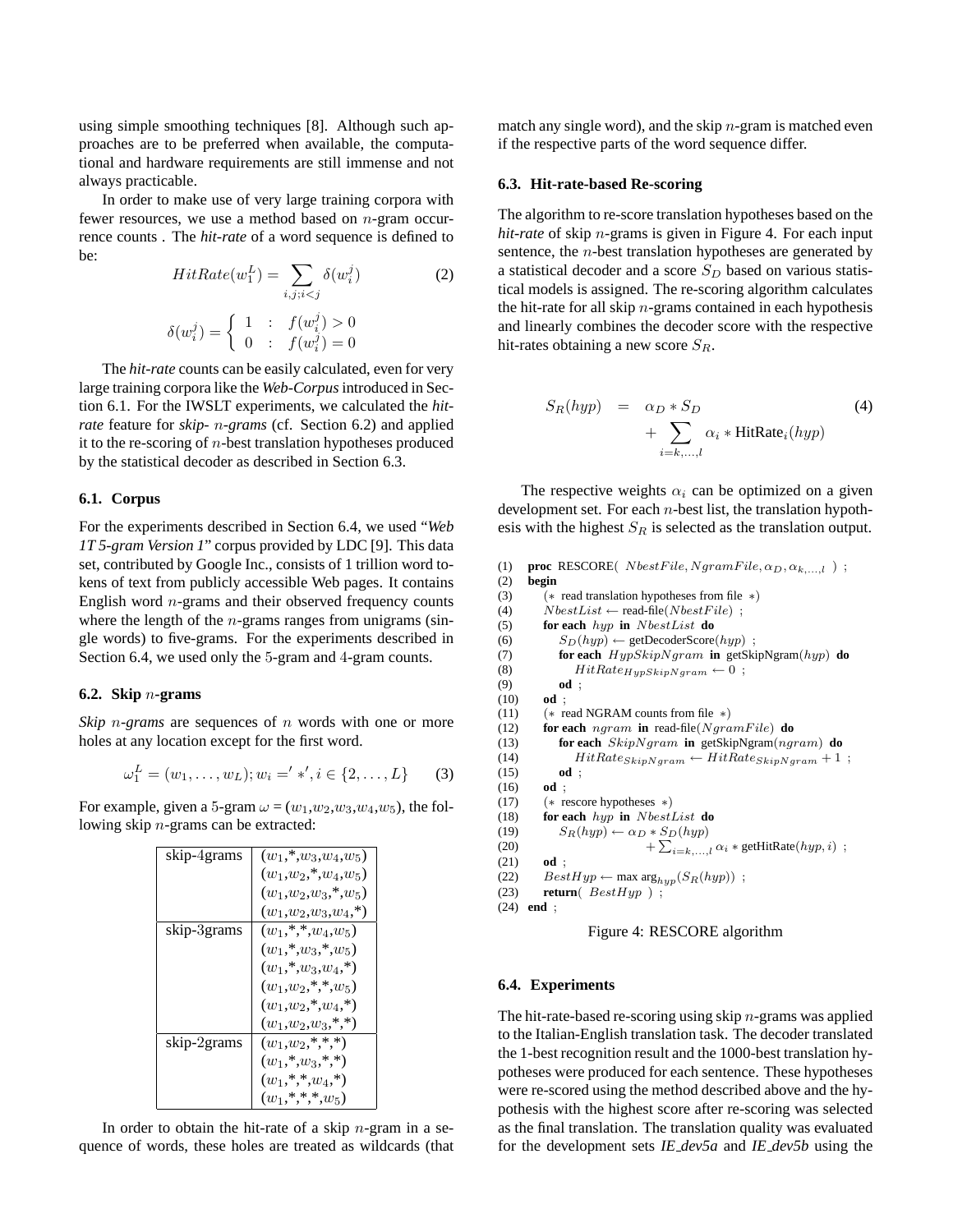BLEU, NIST, and METEOR metrics<sup>3</sup>.

In the first step, we investigated the dependencies of the proposed method concerning the size  $N$  of the  $N$ -best list and the weight  $W$  for the linear interpolation of 5-gram and skip 4-gram hit-rate counts. Figure 6.4 illustrates the effects of varying  $N$  and  $W$  for both,  $IE\_dev5a$  and  $IE\_dev5b$ , development sets where the evaluation is carried out without case and punctuation information. The results show that for the BLEU metric an N-best list of size 40 matching only 5-grams  $(W=1.0)$  performed best for both development sets. For NIST, the largest improvement was achieved for IE\_dev5a with  $N=30$  and  $W=1.0$ , but almost no improvement was achieved for IE\_dev5b. For METEOR, larger improvements could be achieved when taking into account the skip-4grams gaining 1.7 points for  $N=20$  and  $W=0.3$ for  $IE\_dev5a$  and 0.9 points for  $N=1000$  and  $W=0.7$  for IE dev5b.

Table 3 compares the results of the proposed method to the baseline method that selects the translation hypothesis with the highest decoder score. The re-scoring method outperforms the baseline method for all evaluation metrics gaining 1.5 / 0.4 points in BLEU, 13.6 / 0.2 points in NIST, and 1.6 / 0.9 points in METEOR for the *IE dev5a* / *IE dev5b* data sets, respectively.

Table 3: Rescoring Effects

| data       | rescoring | <b>BLEU</b> | <b>NIST</b> | <b>METEOR</b> |
|------------|-----------|-------------|-------------|---------------|
| IE dev5a   | no        | 0.4288      | 9.1800      | 0.6944        |
|            | ves       | 0.4434      | 9.3165      | 0.7110        |
| $IE$ dev5b | no        | 0.2056      | 5.4001      | 0.5265        |
|            | ves       | 0.2089      | 5.4023      | 0.5351        |

The n-gram-count corpus used for re-scoring also contains case and punctuation information. Using the IWSLT development sets *IE dev5a* and *IE dev5b*, we investigated empirically which of the following combinations of the rescoring and the post-process steps is most effective.

- **RPC** *re-scoring before punctuation/case post-processing*: all skip n-grams were lower-cased and punctuation marks were treated as wildcards. for calculating the n-gram-hit-rate for each case/punc-insensitive translation hypothesis.
- **PRC** *re-scoring after punctuation, but before case insertion*:

In the first step, punctuation was inserted and caseinsensitive skip  $n$ -grams were matched against the translation hypotheses. Case information was added after the re-scoring step.

**PCR** *re-scoring after punctuation/case post-processing*: Punctuation and case information were added to the translation hypotheses before the re-scoring step and

hit-rate was calculated using case/punctuation sensitive skip  $n$ -grams.

The results summarized in Table 4 show that the rescoring method also outperforms the baseline method for all evaluation metrics when the evaluation is carried out case/punctuation-sensitive. In total, our method produced a 1.0 / 0.9 points gain in BLEU, 8.6 / 13 points in NIST, and 1.9 / 0.6 points in METEOR for the *IE dev5a* / *IE dev5b* data sets, respectively. Based on these results, we selected the RPC method for the final run submissions, because the test set of IWSLT 2007 was drawn from the same corpus as the *IE dev5b* data set.

Table 4: Re-scoring vs. Post-processing

| data          | rescoring  | <b>BLEU</b> | <b>NIST</b> | <b>METEOR</b> |
|---------------|------------|-------------|-------------|---------------|
| $IE$ dev $5a$ | (none)     | 0.3643      | 8.1823      | 0.6887        |
|               | <b>RPC</b> | 0.3739      | 8.2392      | 0.7056        |
|               | PRC.       | 0.3663      | 8.1029      | 0.6911        |
|               | <b>PCR</b> | 0.3746      | 8.2680      | 0.6994        |
| $IE$ dev5b    | (none)     | 0.1569      | 4.6345      | 0.5121        |
|               | <b>RPC</b> | 0.1660      | 4.7671      | 0.5181        |
|               | <b>PRC</b> | 0.1621      | 4.5340      | 0.4936        |
|               | <b>PCR</b> | 0.1641      | 4.6310      | 0.5172        |

#### **6.5. Translation Task Dependency**

In addition to the Italian-English translation task, we also verified the effectiveness of the re-scoring method for the Japanese-English and Chinese-English translation tasks and the case/punctuation-sensitive evaluation results are summarized in Table 5.

Table 5: Rescoring Effects on JE and CE

| data         | rescoring | <b>BLEU</b> | <b>NIST</b> | <b>METEOR</b> |
|--------------|-----------|-------------|-------------|---------------|
| $JE$ dev $3$ | no        | 0.5793      | 9.5847      | 0.7437        |
|              | ves       | 0.5643      | 9.7990      | 0.7437        |
| $CE$ dev5    | no        | 0.2310      | 5.9020      | 0.4945        |
|              | yes       | 0.2388      | 6.2854      | 0.5146        |

For Japanese-English, the baseline system results for most of the automatic evaluation metrics couldn't be improved. Moreover, due to the unavailability of the Chinese challenge task test data, the Chinese test set was changed by the organizers at short notice. Unfortunately, there was not enough time to validate the effects of the re-scoring method on the *CE dev3* devset which was taken from the same domain as the new test set. For the above reasons, we decided to submit the runs *without* re-scoring as the primary runs for the Japanese-English and Chinese-English translation tasks.

### **7. Conclusions**

The work for this year's evaluation campaign has focussed on the task of effectively utilizing external out-of-domain resources to support the supplied in-domain corpus. Overall

<sup>3</sup>For the automatic evaluation, 7 reference translations were available for *IE dev5a* and 1 reference translation was available for *IE dev5b*.